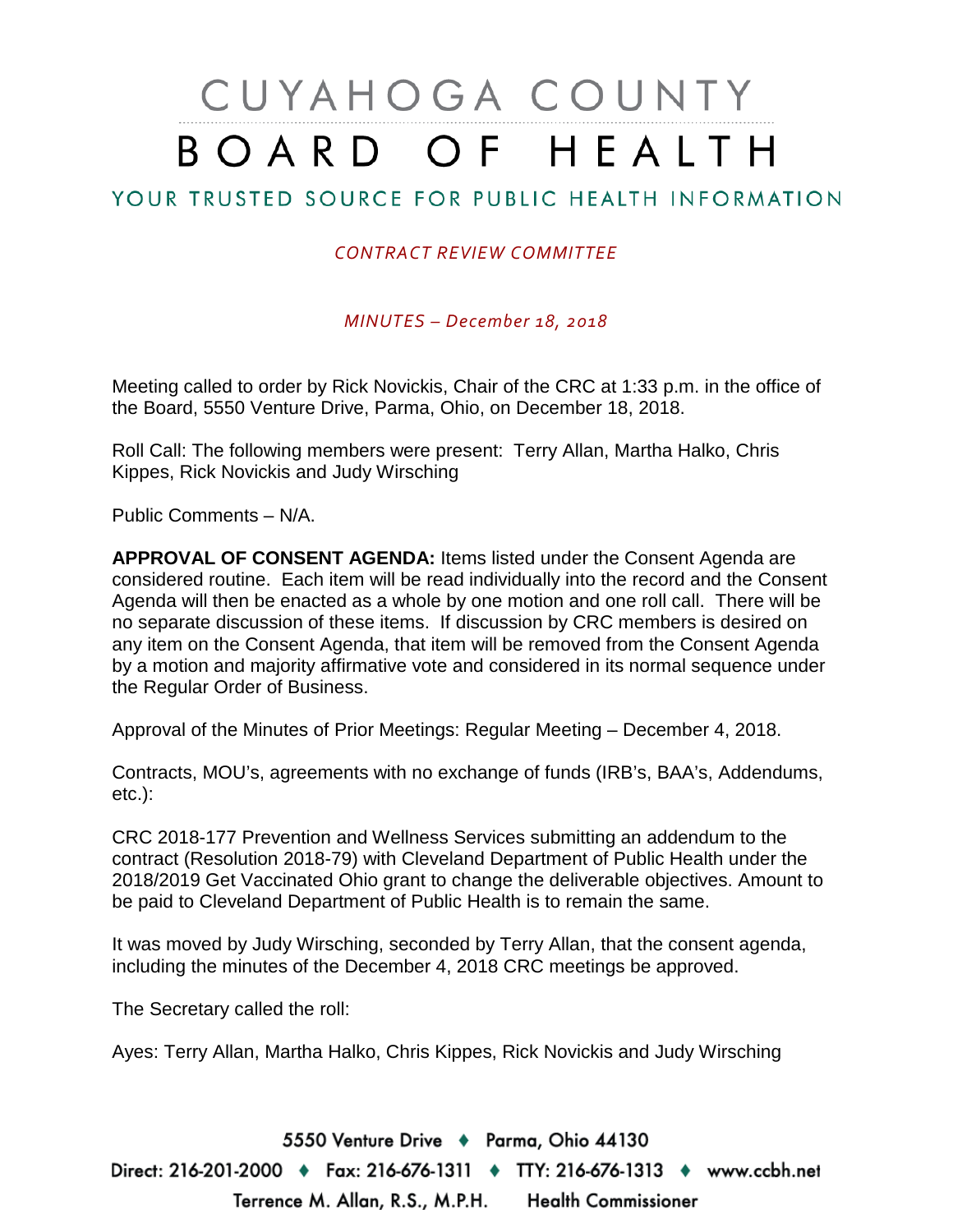#### **CONTRACTS AND AWARDS:**

Tabled Items

CRC 2018-100 7208 Broadview Rd. Parma, Ohio 44134

No action today.

CRC 2018-123 7454 Bronson Rd. Olmsted Township, Ohio 44138

No action today.

It was moved by Terry Allan, seconded by Rick Novickis that the agreement (CRC 2018-142) with the Association of Ohio Health Commissioners (AOHC) to secure an emergency preparedness consultant from July 1, 2018 to June 30, 2019 in the amount of \$5,500.00 be approved.

Presented by: Terry Allan and Chris Kippes

Purpose: To allow AOHC to secure an emergency preparedness consultant on behalf of CCBH to serve as a liaison for emergency preparedness planning functions as outlined by the BTeam.

Funding Source: 100% reimbursable through the FY2019 PHEP grant

The Secretary called the roll:

Ayes: Terry Allan, Martha Halko, Chris Kippes, Rick Novickis and Judy Wirsching

CRC 2018-160 27912 Pergl Rd. Solon, Ohio 44139

No action today.

CRC 2018-161 27605 Pergl Rd. Glenwillow, Ohio 44139

No action today.

5550 Venture Drive + Parma, Ohio 44130 Direct: 216-201-2000 ♦ Fax: 216-676-1311 ♦ TTY: 216-676-1313 ♦ www.ccbh.net Terrence M. Allan, R.S., M.P.H. **Health Commissioner**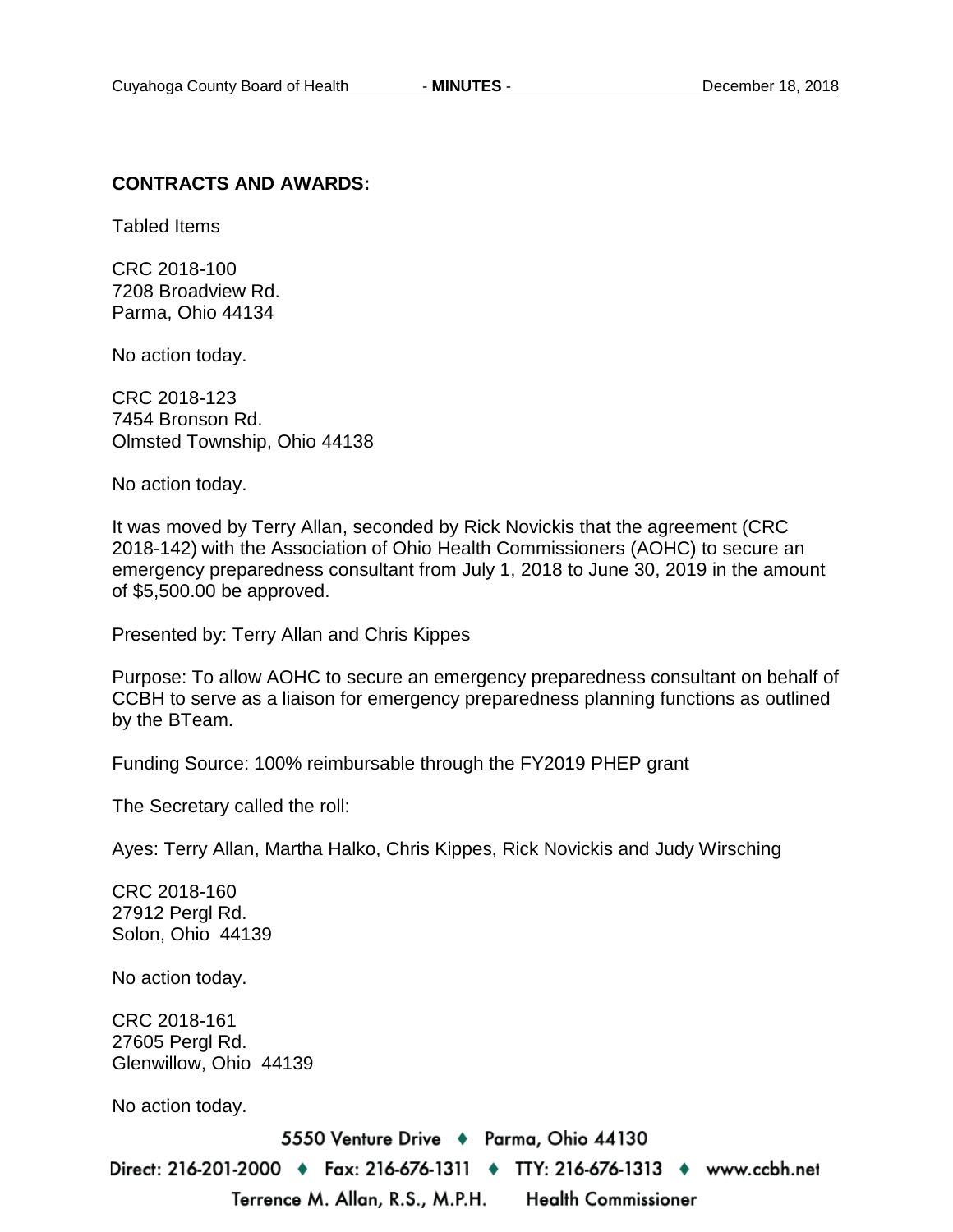CRC 2018-162 6845 Richmond Rd. Glenwillow, Ohio 44139

No action today.

It was moved by Chris Kippes, seconded by Martha Halko that the following quote (CRC 2018-173) for 24421 Barrett Rd., Olmsted Township, Ohio 44138 be accepted as the lowest and best, and a contract be awarded to Suburban Septic in the amount of \$16,525.00 (ref. enclosed).

Presented by: Rick Novickis

The Secretary called the roll:

Ayes: Terry Allan, Martha Halko, Chris Kippes, Rick Novickis and Judy Wirsching

New Items For Review

Bid/Quote Openings ≥ \$25,000.00

None

Bid/Quote Openings < \$25,000.00

None

Expenditures: Contracts up to \$25,000.00

It was moved by Judy Wirsching, seconded by Rick Novickis that the addendum (CRC 2018-178) to the contract with the City of Cleveland (Resolution 2018-111) to increase the amount to be paid to the City of Cleveland from \$169,707.00 to \$172,479.00 and increase the in-kind match requirement from \$13,067.00 to \$13,281.00.

Presented by: Chris Kippes

Purpose: To allow meet the deliverable associated with the ODH 2018/2019 PHEP grant.

Funding Source: 100% reimbursable through FY2019 PHEP grant.

The Secretary called the roll:

Ayes: Terry Allan, Martha Halko, Chris Kippes, Rick Novickis and Judy Wirsching

5550 Venture Drive + Parma, Ohio 44130

Direct: 216-201-2000 ♦ Fax: 216-676-1311 ♦ TTY: 216-676-1313 ♦ www.ccbh.net Terrence M. Allan, R.S., M.P.H. **Health Commissioner**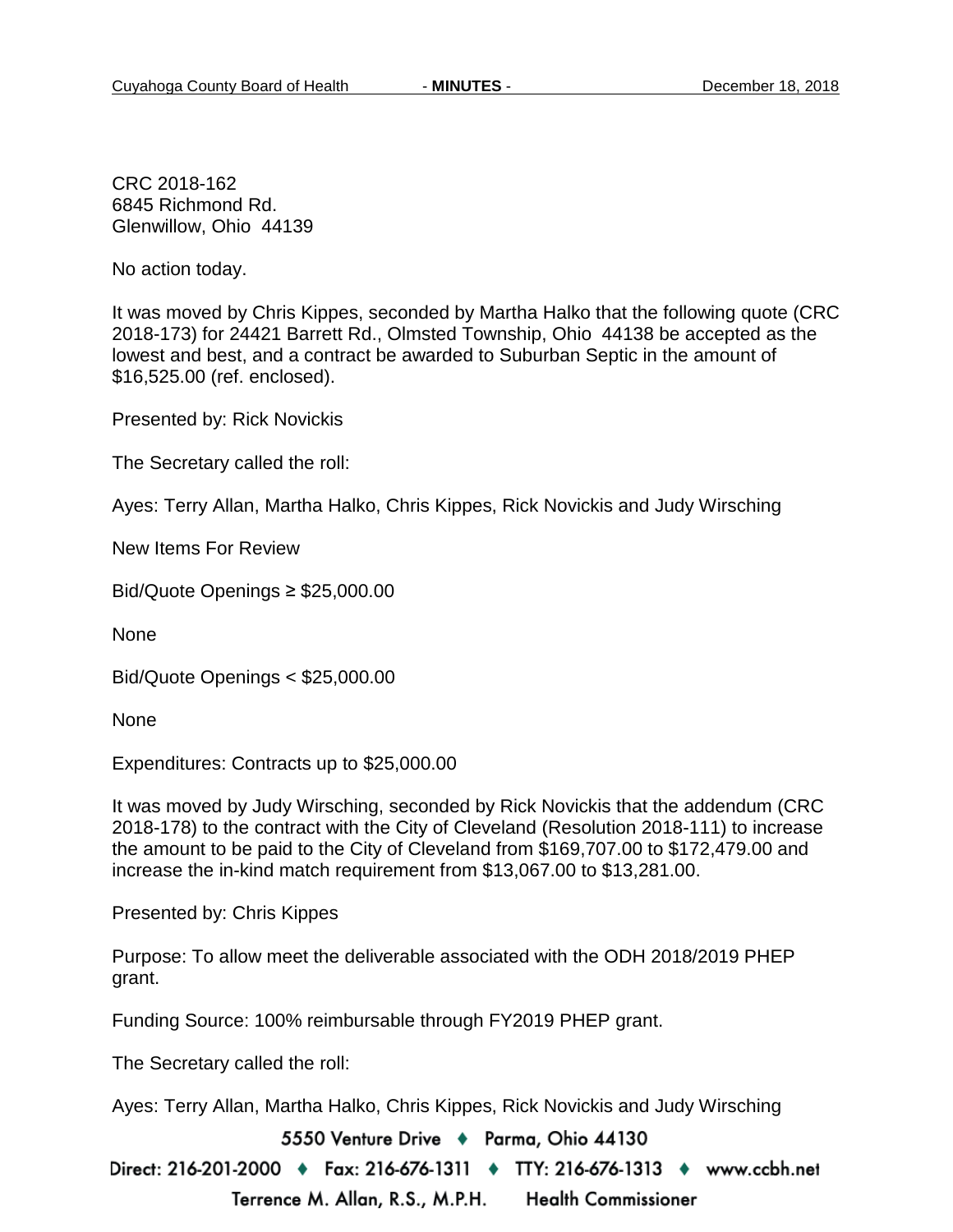It was moved by Martha Halko, seconded by Terry Allan that the addendum (CRC 2018-179) to the contract with ZED Digital to increase the amount to be paid to ZED Digital from \$135,469.00 to \$153,969.00 and extend the terms of the contract to end December 31, 2019 be approved.

Presented by: Chris Kippes

Purpose: To provide support services for the CCBH website.

Funding Source: 100% funded through CCBH General Revenue.

The Secretary called the roll:

Ayes: Terry Allan, Martha Halko, Chris Kippes, Rick Novickis and Judy Wirsching

It was moved by Judy Wirsching, seconded by Chris Kippes that the contract (CRC 2018-180) with USI Insurance Services for health insurance consultant services from January 1, 2019 through December 31, 2019 in the amount of \$23,500.00 be approved.

Presented by: Najeebah Shine

Purpose: To provide healthcare insurance consulting services to CCBH as needed.

Funding Source: 100% funded through CCBH General Revenue.

The Secretary called the roll:

Ayes: Terry Allan, Martha Halko, Chris Kippes, Rick Novickis and Judy Wirsching

It was moved by Terry Allan, seconded by Martha Halko that the contract (CRC 2018- 181) with Richardson Compensation Consulting, LLC for compensation consulting services from January 1, 2019 through December 31, 2019 in the amount of \$10,080.00 be approved.

Presented by: Najeebah Shine

Purpose: To provide compensation consulting services to CCBH as needed.

Funding Source: 100% funded through CCBH General Revenue.

The Secretary called the roll:

Ayes: Terry Allan, Martha Halko, Chris Kippes, Rick Novickis and Judy Wirsching

5550 Venture Drive + Parma, Ohio 44130

Direct: 216-201-2000 ♦ Fax: 216-676-1311 ♦ TTY: 216-676-1313 ♦ www.ccbh.net Terrence M. Allan, R.S., M.P.H. **Health Commissioner**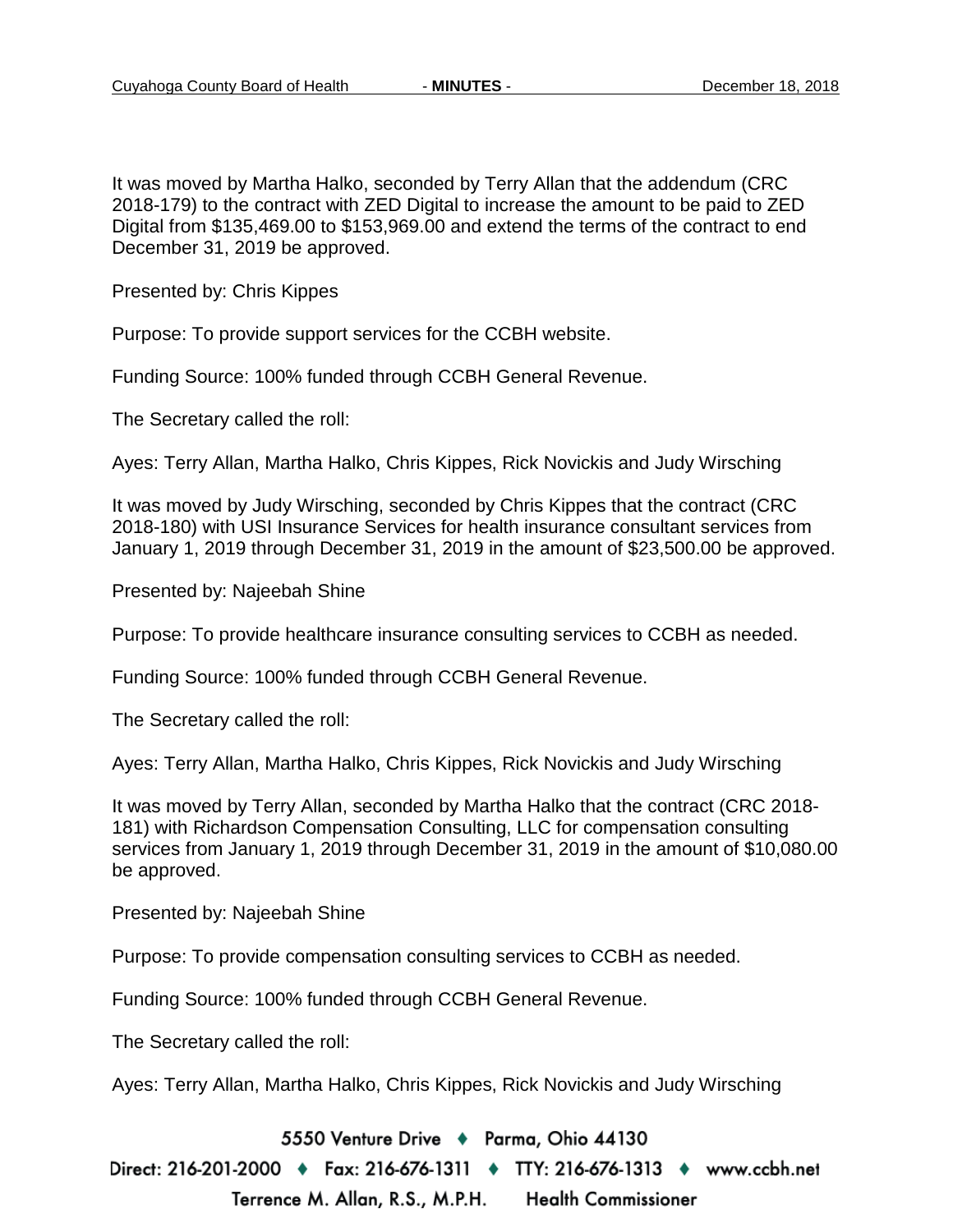Revenue Generating Agreements up to \$25,000.00

None

**Contract Rescissions** 

None

**Other Business** 

None

Public Comment - N/A.

Thereupon, it was moved by Chris Kippes, seconded by Judy Wirsching, that the following Motion be adopted:

BE IT RESOLVED that the meeting be adjourned at 1:54 p.m.

The Secretary called the roll:

Ayes: Terry Allan, Martha Halko, Chris Kippes, Rick Novickis and Judy Wirsching

**Committee Chair** 

Clerk

5550 Venture Drive + Parma, Ohio 44130 Direct: 216-201-2000 + Fax: 216-676-1311 + TTY: 216-676-1313 + www.ccbh.net Terrence M. Allan, R.S., M.P.H. **Health Commissioner**